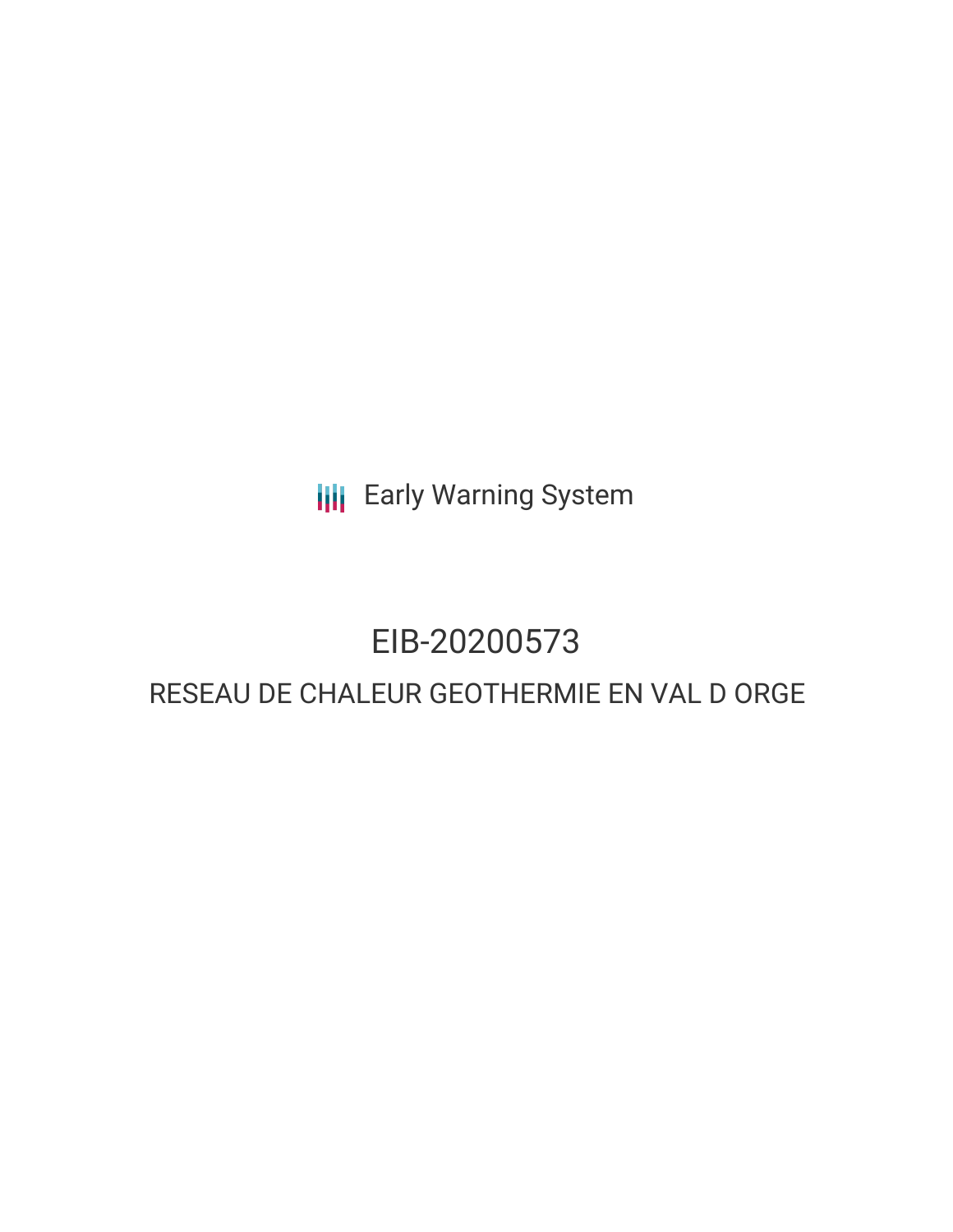

### **Quick Facts**

| <b>Countries</b>               | France                                                                     |
|--------------------------------|----------------------------------------------------------------------------|
| <b>Financial Institutions</b>  | European Investment Bank (EIB)                                             |
| <b>Status</b>                  | Proposed                                                                   |
| <b>Bank Risk Rating</b>        | U                                                                          |
| <b>Borrower</b>                | SEER (SOCIETE D'EXPLOITATION DES ENERGIES RENOUVELABLES) - GRIGNY VIRY SPL |
| <b>Sectors</b>                 | Energy                                                                     |
| <b>Investment Type(s)</b>      | Loan                                                                       |
| <b>Investment Amount (USD)</b> | $$29.19$ million                                                           |
| <b>Loan Amount (USD)</b>       | \$29.19 million                                                            |
| <b>Project Cost (USD)</b>      | \$77.06 million                                                            |
|                                |                                                                            |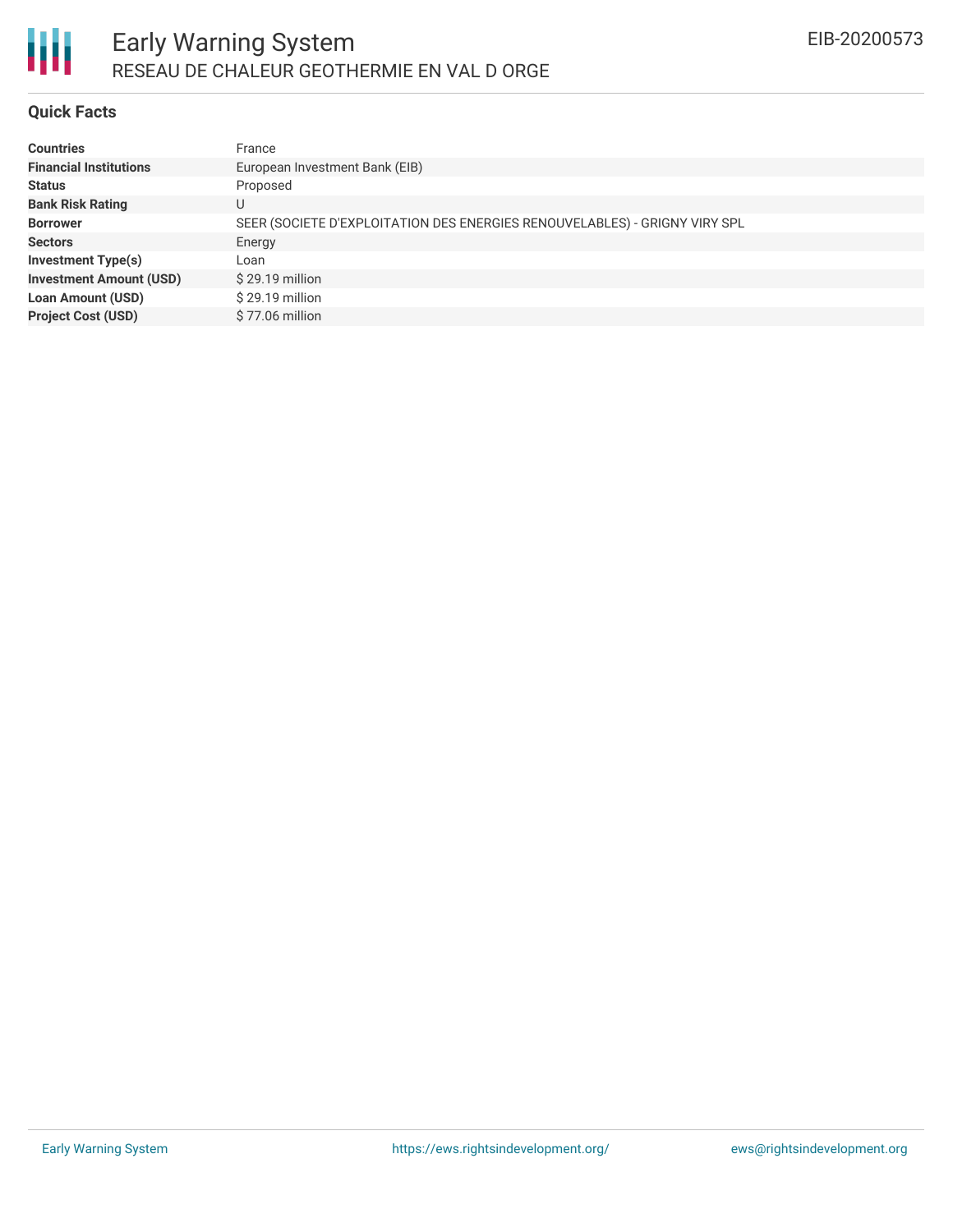

### **Project Description**

The operation is an expansion and modernisation of the district geothermal heating system in the department of Essonne (Ile de France region - France).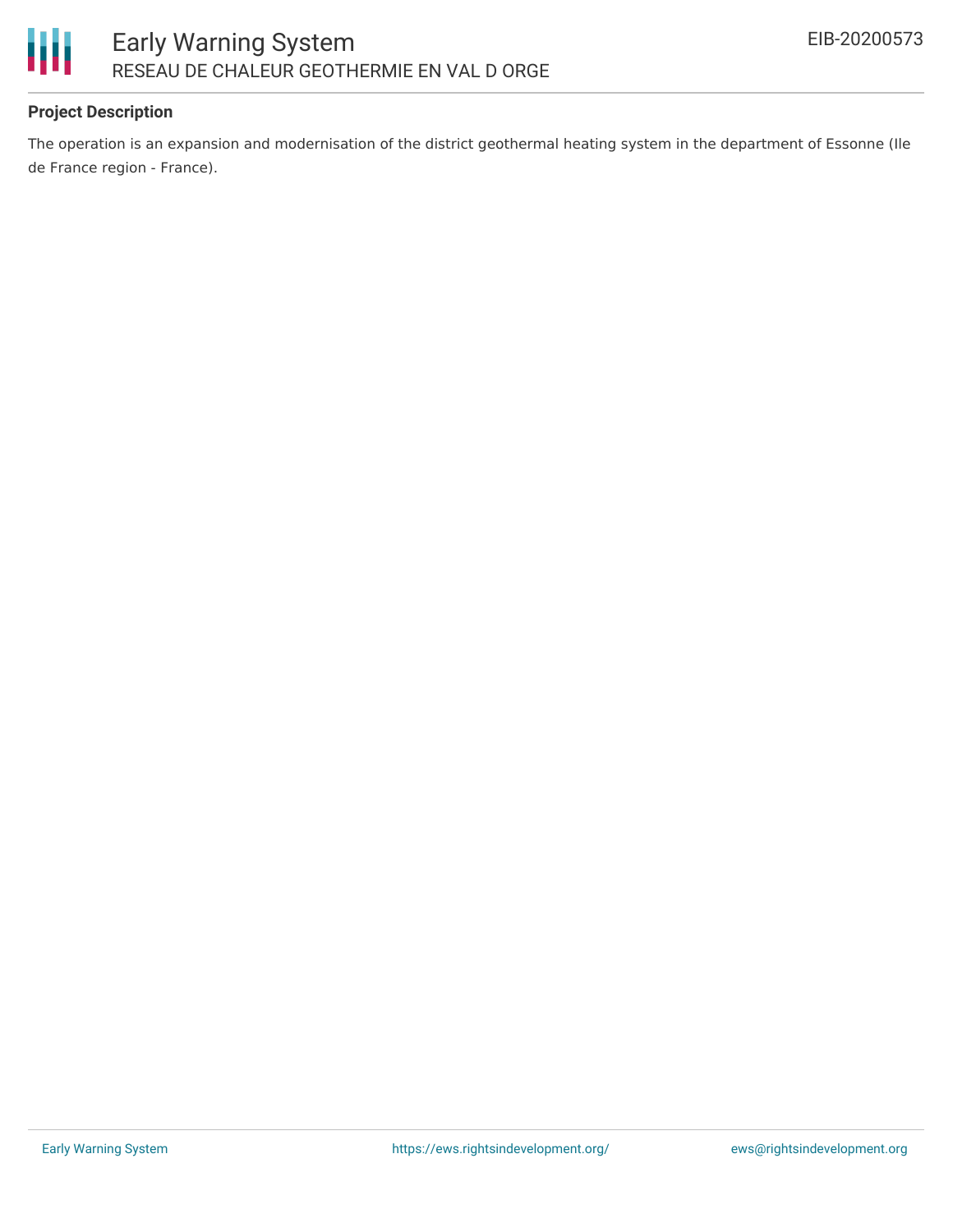# 朋

### **Investment Description**

European Investment Bank (EIB)